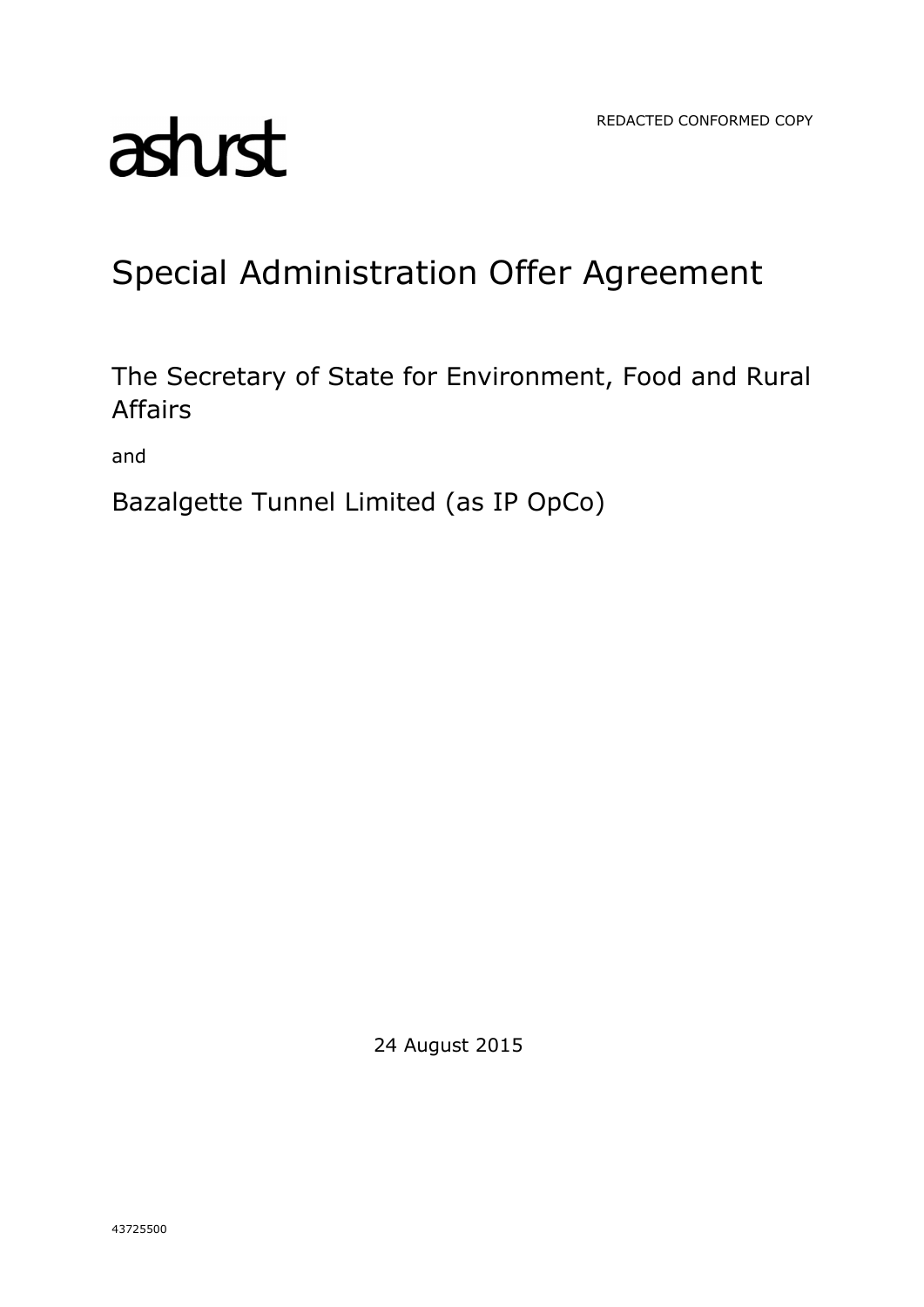# **CONTENTS**

# **CLAUSE**

# **PAGE**

| 1 <sub>1</sub> |                                                                         |  |
|----------------|-------------------------------------------------------------------------|--|
| 2.             |                                                                         |  |
| 3.             | EXTENDED SPECIAL ADMINISTRATION AND DISCHARGE OF SPECIAL ADMINISTRATION |  |
|                |                                                                         |  |
| 4.             |                                                                         |  |
| 5.             |                                                                         |  |
| 6.             |                                                                         |  |
| 7.             |                                                                         |  |
| 8.             |                                                                         |  |
| 9.             |                                                                         |  |
| 10.            |                                                                         |  |
| 11.            |                                                                         |  |
| 12.            |                                                                         |  |
| 13.            |                                                                         |  |
| 14.            |                                                                         |  |
| 15.            |                                                                         |  |
| 16.            |                                                                         |  |
| 17.            |                                                                         |  |
| 18.            |                                                                         |  |
| 19.            |                                                                         |  |
|                |                                                                         |  |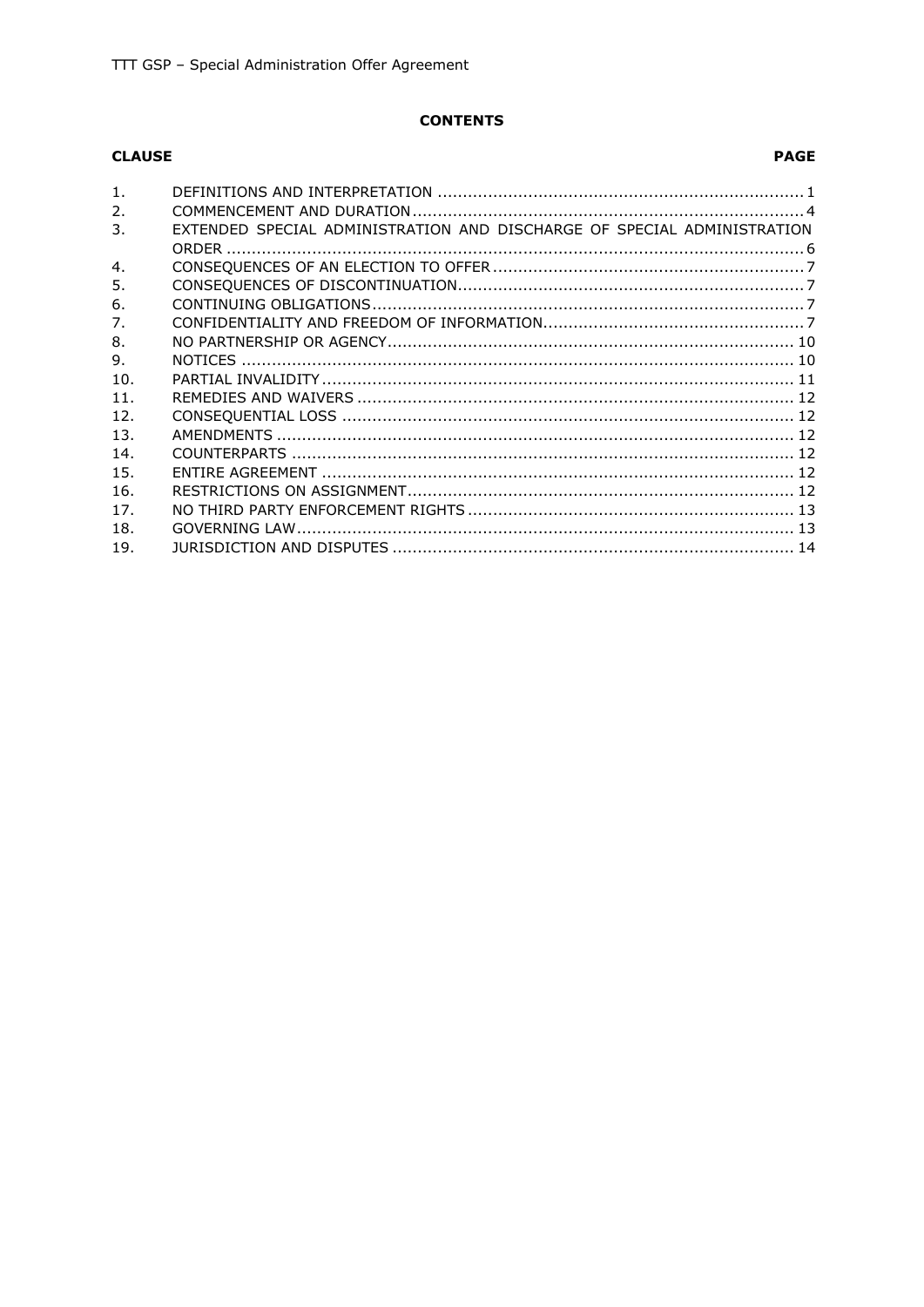#### **THIS AGREEMENT** is made as a deed on 24 August 2015

#### **BETWEEN:**

- (1) **THE SECRETARY OF STATE FOR ENVIRONMENT, FOOD AND RURAL AFFAIRS** whose office is at Nobel House, 17 Smith Square, London, SW1P 3JR (**"the Secretary of State"**); and
- (2) **BAZALGETTE TUNNEL LIMITED** a limited liability company incorporated in England and Wales with registration number 9553573 and whose registered address is at The Point, 37 North Wharf Road, Paddington, London, W2 1AF (**"IP OpCo"**),

each a **"Party"** and together the **"Parties"**.

#### **RECITALS:**

- (A) The Secretary of State has specified the Project pursuant to Regulation 4(1) of the SIP Regulations.
- (B) Following a tender process undertaken by Thames Water in accordance with the SIP Regulations, IP OpCo has been established to undertake the Project in accordance with the Project Documents.
- (C) The Regulator has designated IP OpCo as an "infrastructure provider" in relation to the Project pursuant to Regulation 8(1) of the SIP Regulations.
- (D) The Secretary of State has agreed to provide contingent financial support to IP OpCo for the Project.
- (E) The Secretary of State has entered into this special administration offer agreement (this **"Agreement"**) in order to provide certain undertakings to IP OpCo in relation to the potential Special Administration of IP OpCo.

#### **THE PARTIES AGREE AS FOLLOWS:**

# 1. **DEFINITIONS AND INTERPRETATION**

#### 1.1 **Definitions**

In this Agreement:

**"Codes"** has the meaning given to it in clause 7.14;

**"Commercially Sensitive Information"** has the meaning given to it in the Shareholders Direct Agreement;

**"Confidential Information"** has the meaning given to it in the Contingent Equity Support Agreement;

**"Consequential Loss"** has the meaning given to it in the Contingent Equity Support Agreement;

**"Contingent Equity Support Agreement"** means the contingent equity support agreement entered into between the Secretary of State and IP HoldCo dated on or about the date of this Agreement;

**"Deed of Adherence"** has the meaning given to it in the Shareholders Direct Agreement;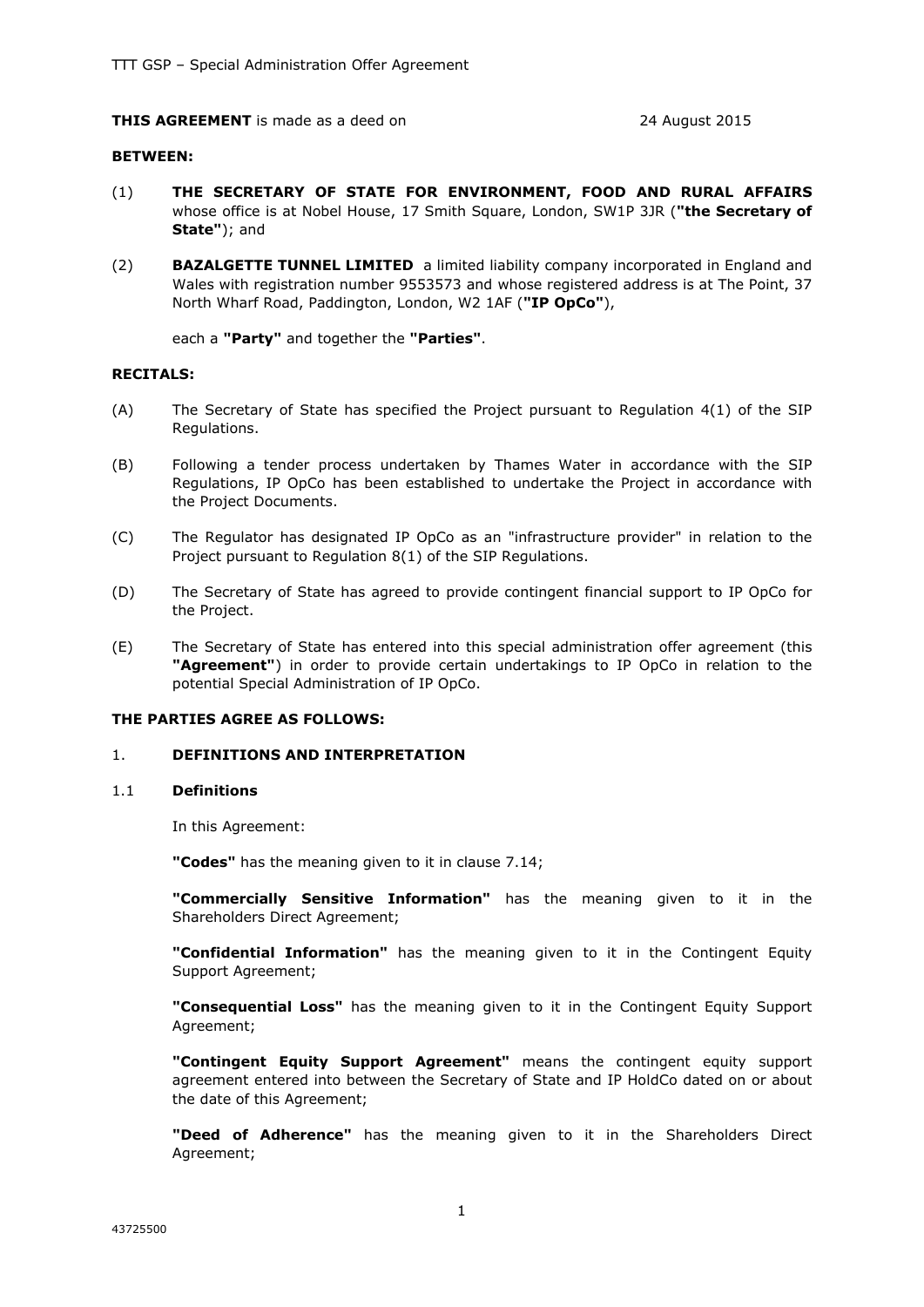**"Discontinuation Agreement"** means the discontinuation agreement entered into between the Secretary of State, IP HoldCo, IP OpCo and the Security Trustee (as defined therein) acting in its capacity as the security trustee dated on or about the date of this Agreement;

**"Discontinuation Date"** has the meaning given to it in the Discontinuation Agreement;

**"Discontinue"** has the meaning given to it in the Discontinuation Agreement;

**"Dispute"** has the meaning given to it in clause 19.1;

**"Election to Discontinue"** has the meaning given to it in clause 3.1(b);

**"Election to Offer"** has the meaning given to it in clause 3.1(a);

**"Environmental Information Regulations"** has the meaning given to it in the Contingent Equity Support Agreement;

**"Expiry Date"** means the earlier of:

- (a) the System Acceptance Date;
- (b) the Discontinuation Date;
- (c) the exercise of an Election to Offer;
- (d) the exercise (or deemed exercise) of an Election to Discontinue; and
- (e) the Transfer Termination Date;

**"Extended Special Administration"** means any Special Administration of IP OpCo which has continued for a period of at least 18 calendar months;

**"Fees Regulations"** means The Freedom of Information and Data Protection (Appropriate Limit and Fees) Regulations 2004;

**"FOIA"** has the meaning given to it in the Contingent Equity Support Agreement;

**"Good Faith"** has the meaning given to it in the Contingent Equity Support Agreement;

**"Government Support Package"** or **"GSP"** has the meaning given to it in the Contingent Equity Support Agreement;

**"Information"** has the meaning given to it in clause 7.6;

**"IP EquityCo"** has the meaning given to it in the Shareholders Direct Agreement;

**"IP HoldCo"** means the holding company which owns 100% of the issued share capital of IP OpCo;

**"IP JVCo"** has the meaning given to it in the Shareholders Direct Agreement;

**"IP Owned Structures"** has the meaning given to it in the Project Licence;

**"IP Works"** has the meaning given to it in the Contingent Equity Support Agreement;

**"Liaison Agreement"** means the agreement of that name entered into between the Secretary of State, IP OpCo and Thames Water on or about the date of this Agreement;

**"Licence Award"** means the date of this Agreement;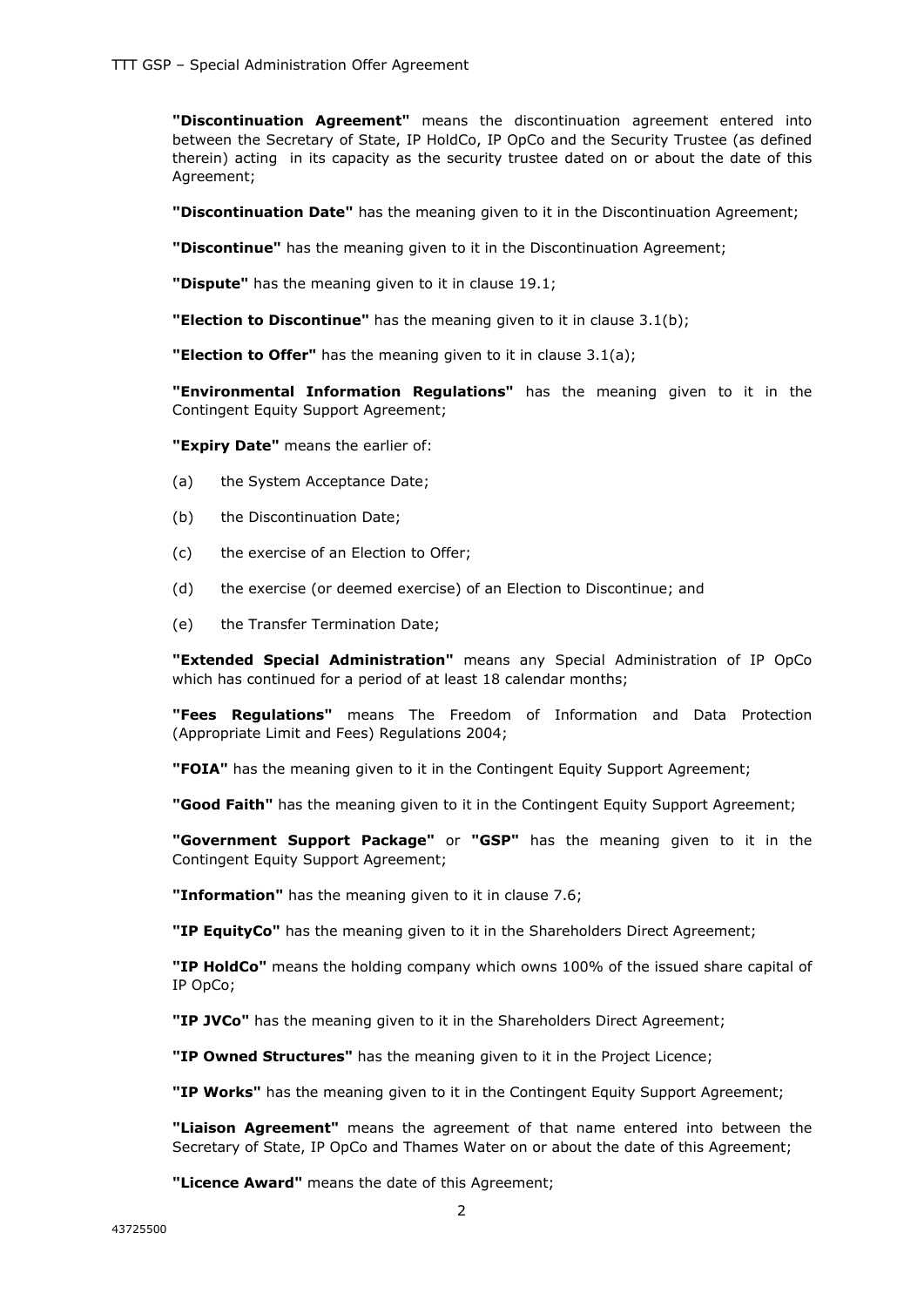**"Market Disruption Facility Agreement"** means the market disruption facility agreement entered into between the Secretary of State and IP OpCo dated on or about the date of this Agreement;

**"Minister of the Crown"** has the meaning given to it in the Contingent Equity Support Agreement;

**"Modified WIA"** has the meaning given to it in the Contingent Equity Support Agreement;

**"Project"** has the meaning given to it in the Contingent Equity Support Agreement;

**"Project Documents"** has the meaning given to it in the Contingent Equity Support Agreement;

**"Project Licence"** has the meaning given to it in the Contingent Equity Support Agreement;

**"Regulator"** means the Water Services Regulation Authority;

**"Request for Information"** has the meaning given to it in clause 7.6;

**"RfI Recipient"** has the meaning given to it in clause 7.8;

**"SAO Discharge Application"** means an application by either the Secretary of State or the Regulator for a discharge of a Special Administration Order, pursuant to Section 18 of the Insolvency Act 1986 (as applied by the Modified WIA), on the ground that it is no longer necessary that the purposes of the Special Administration Order are achieved other than where IP OpCo has been rescued as a going concern;

**"Secretary of State Replacement"** has the meaning given to it in clause 16.5;

**"Secured Creditor"** has the meaning given to it in the Discontinuation Agreement;

**"Senior Financing Agreements"** has the meaning given to it in the Discontinuation Agreement;

**"Shareholders Direct Agreement"** means the direct agreement entered into between the Secretary of State, IP EquityCo, IP JVCo, IP OpCo, IP HoldCo and the shareholder(s) dated on or about the date of this Agreement;

**"SIP Regulations"** has the meaning given to it in the Contingent Equity Support Agreement;

**"Special Administration"** means special administration as a result of a Special Administration Order;

**"Special Administration Order"** has the same meaning as in Section 23(1) of the Modified WIA;

**"Supplemental Compensation Agreement"** means the supplemental compensation agreement entered into between the Secretary of State and IP OpCo dated on or about the date of this Agreement;

**"System Acceptance Date"** has the meaning given to it in the Contingent Equity Support Agreement;

**"Thames Water"** means Thames Water Utilities Limited (registration number 02366661) or the Incumbent Undertaker (as defined in the Project Licence) from time to time;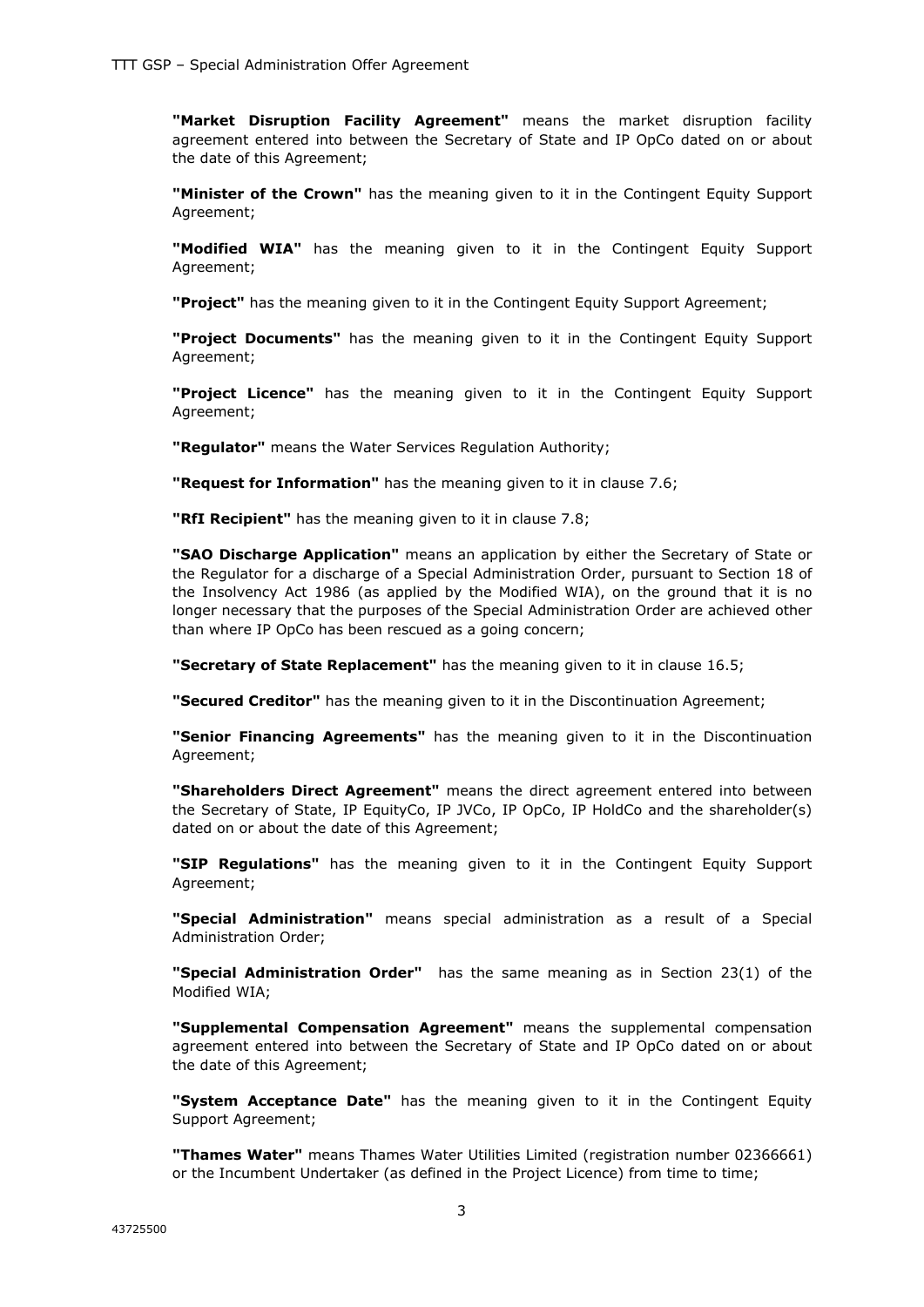**"Transaction Documents"** has the meaning given to it in the Contingent Equity Support Agreement;

**"Transfer Termination Date"** means the date on which this Agreement is terminated in accordance with clause 2.2 or clause 2.4;

**"Unsuitable Party"** has the meaning given to it in the Shareholders Direct Agreement; and

**"Warning Notice"** has the meaning given to it in clause 3.3.

#### 1.2 **Interpretation**

- (a) In this Agreement, unless the context otherwise requires the headings are inserted for convenience only and shall not affect the construction of this Agreement.
- (b) All representations, warranties, indemnities, covenants, agreements, undertakings and obligations made or given or entered into by more than one person in this Agreement are made or given or entered into severally and not jointly.
- (c) Expressions in this Agreement that are appropriate to companies shall be construed, in relation to an undertaking that is not a company, as references to the corresponding persons, officers, documents or organs, as the case may be, appropriate to undertakings of that nature.
- (d) Unless a contrary indication appears, any reference in this Agreement to:
	- (i) any document, agreement or instrument is a reference to that document, agreement or instrument as amended, novated, supplemented, extended or restated;
	- (ii) a **"person"** includes any individual, firm, borrower, corporation, government, state or agency of a state or any association, trust, joint venture, consortium or partnership (whether or not having separate legal personality);
	- (iii) the Secretary of State, IP OpCo or any other person includes its respective successors in title, permitted assigns and permitted transferees to, or of, its rights and/or obligations under this Agreement;
	- (iv) a **"clause"** is a reference to a clause of this Agreement;
	- (v) a provision of law is a reference to that provision as amended or re-enacted;
	- (vi) a time of day is a reference to London time; and
	- (vii) references to **"includes"**, **"including"**, **"in particular"**, **"other"** or **"otherwise"** are to be construed without limitation and the eiusdem generis rule shall not apply to this Agreement.

# 2. **COMMENCEMENT AND DURATION**

- 2.1 This Agreement shall come into force on Licence Award and, subject to clause 6 (*Continuing Obligations*), shall continue in full force and effect until the Expiry Date.
- 2.2 If a transfer of the IP Works and/or the IP Owned Structures (as applicable) (whether partially or wholly constructed), whether by share sale or asset transfer, is directed or agreed pursuant to the Project Licence, Modified WIA or otherwise in accordance with law which, subject to clause 2.3: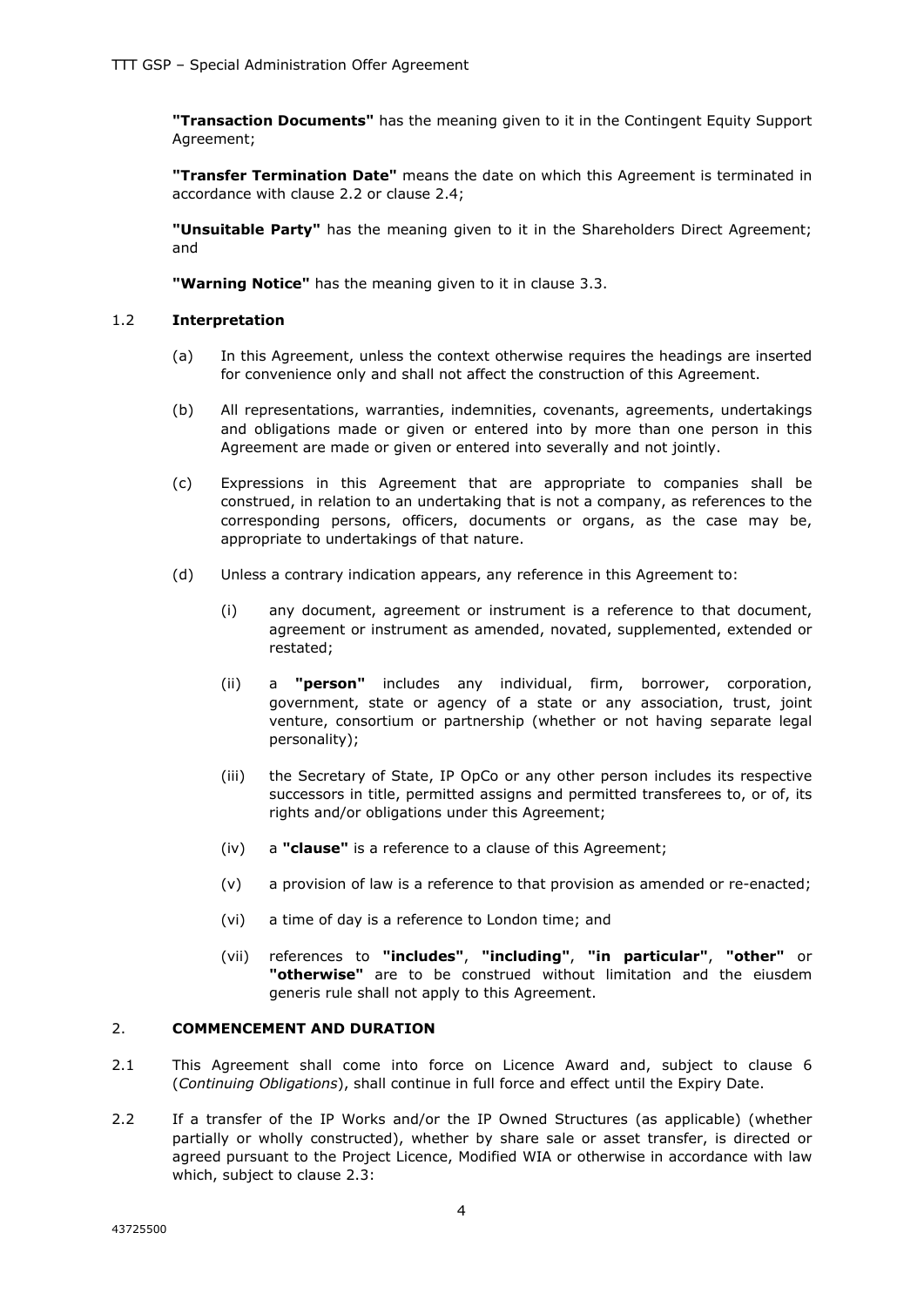- (a) excludes this Agreement or any other document forming part of the Government Support Package;
- (b) excludes the Liaison Agreement;
- (c) excludes the Project Licence and the relevant transferee has not been granted a project licence pursuant to the Modified WIA; or
- (d) where there is more than one transferee for the transfer, excludes this Agreement, any other document forming part of the Government Support Package or the Liaison Agreement in a transfer to a single transferee,

and the Secretary of State has not given its express consent to such transfer, the Secretary of State may, by notice to the other Parties, terminate this Agreement with effect from the date of such transfer. Such termination shall be without prejudice to any accrued rights or obligations under this Agreement and no Party will have any claim against any other Party in respect of such termination.

- 2.3 For the purposes of clauses 2.2(a), 2.2(b) and 2.2(d) only, the references to "this Agreement", "any other document forming part of the GSP" or "the Liaison Agreement" shall each be construed to exclude:
	- (a) any documents which are not capable of being transferred at law;
	- (b) any documents which have expired by operation of their terms; and
	- (c) the Shareholders Direct Agreement, where the Shareholders Direct Agreement is replaced in accordance with clause 2.7 of the Shareholders Direct Agreement..
- 2.4 If a transfer of:
	- (a) the IP Works and/or the IP Owned Structures (as applicable) (whether partially or wholly constructed), whether by share sale or asset transfer; or
	- (b) the shares of IP OpCo, IP HoldCo or IP JVCo which results in a breach of clause 7.3 of the Shareholders Direct Agreement,

in each case occurs as a result of the enforcement of any security under the Senior Financing Agreements:

- (i) where any document forming part of the Government Support Package which has a counterparty which ceases to be a Holding Company of IP OpCo has not been transferred to an equivalent Holding Company of IP OpCo (an **"Equivalent Holding Company"**);
- (ii) where the transferee, any Equivalent Holding Company or any shareholder of any Equivalent Holding Company has not entered a Deed of Adherence or a replacement Shareholders Direct Agreement in a form satisfactory to the Secretary of State;
- (iii) where the transferee, any Equivalent Holding Company or any shareholder of any Equivalent Holding Company is an Unsuitable Party ;
- (iv) where the financing arrangements following such transfer are not substantially equivalent to the existing financing arrangements or are less favourable to the Secretary of State;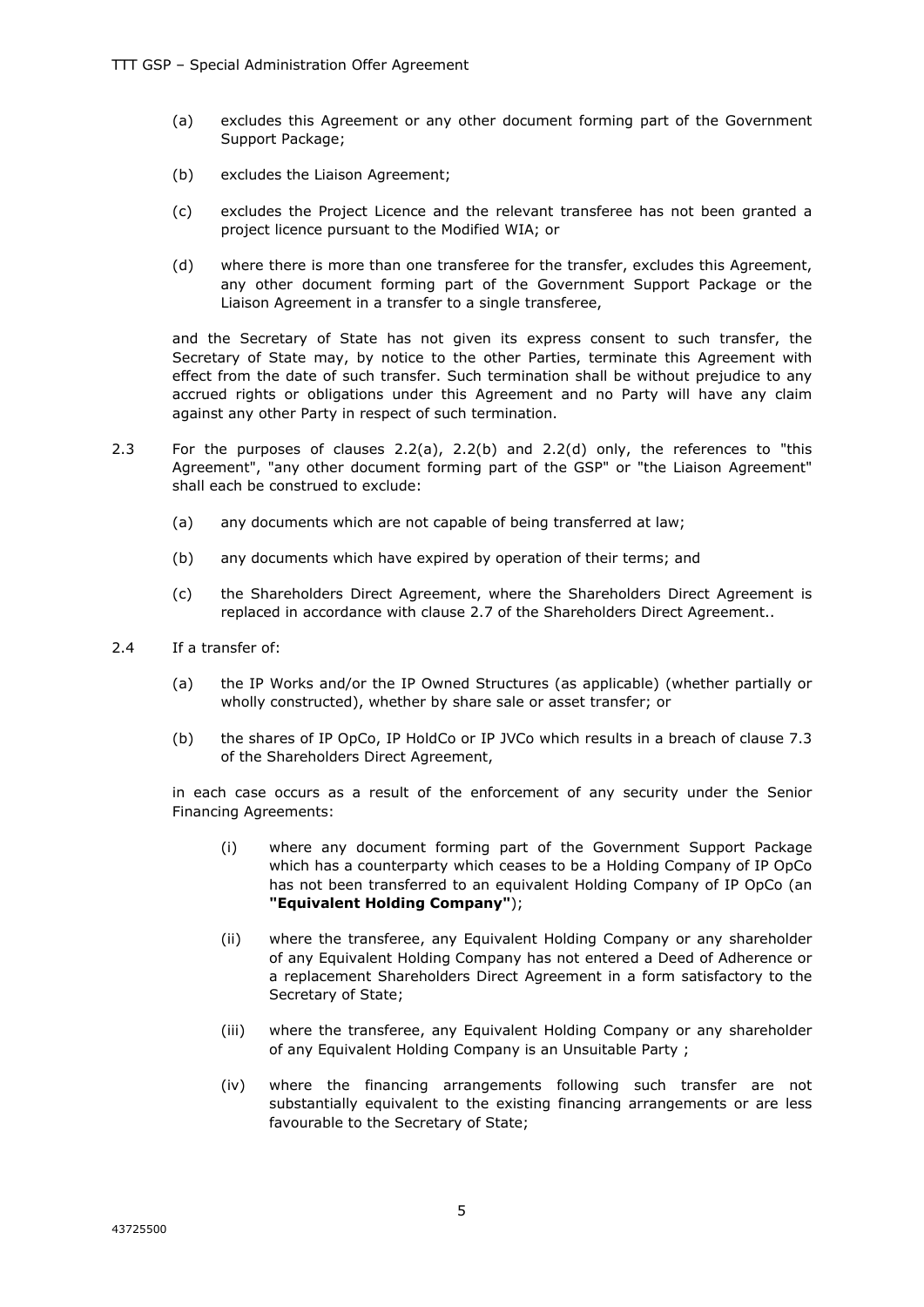- (v) where the transferee, any Equivalent Holding Company or any shareholder of any Equivalent Holding Company is not resident in the United Kingdom for tax purposes; or
- (vi) where the corporate ownership structure of IP OpCo is not equivalent to the corporate structure of IP OpCo at Licence Award as referenced in clause 7.3 of the Shareholders Direct Agreement and as contemplated by the terms of the GSP,

and the Secretary of State has not given its express consent to such transfer, the Secretary of State may, by notice to the other Parties, terminate this Agreement with effect from the date of such transfer. Such termination shall be without prejudice to any accrued rights or obligations under this Agreement and no Party will have any claim against any other Party in respect of such termination.

# 3. **EXTENDED SPECIAL ADMINISTRATION AND DISCHARGE OF SPECIAL ADMINISTRATION ORDER**

- 3.1 Following any Extended Special Administration, the Secretary of State shall either:
	- (a) make an offer to IP HoldCo to purchase all the equity and debt instruments issued by IP OpCo to IP HoldCo, on such terms and conditions and at such price as the Secretary of State may (acting in its absolute discretion) determine at the time of making of such offer (an **"Election to Offer"**); or
	- (b) Discontinue by issuing a Discontinuation Notice in accordance with clause 4.1 of the Discontinuation Agreement (an **"Election to Discontinue"**).
- 3.2 In the event there is a SAO Discharge Application prior to the relevant Extended Special Administration, the Secretary of State shall be obliged to make an Election to Offer or an Election to Discontinue upon such SAO Discharge Application, provided that:
	- (a) any such Election to Offer or Election to Discontinue shall take effect only upon the relevant discharge of the relevant Special Administration Order taking effect; and
	- (b) if the SAO Discharge Application is not successful, the Secretary of State shall remain obliged to make an Election to Offer or an Election to Discontinue following an Extended Special Administration in accordance with clause 3.1.
- 3.3 If the Secretary of State has not exercised an Election to Offer or an Election to Discontinue within thirty (30) Business Days of any Extended Special Administration or a SAO Discharge Application (as the case may be), then IP OpCo shall be entitled to serve written notice on the Secretary of State stating that the Secretary of State has not complied with clause 3.1 or clause 3.2 (as applicable) and providing full details of the nature of such non-compliance (the **"Warning Notice"**).
- 3.4 If the Secretary of State has not exercised an Election to Offer or an Election to Discontinue within thirty (30) Business Days of receipt of a Warning Notice, the Secretary of State shall be deemed to have exercised an Election to Discontinue under clause 3.1(b), which in the case of a SAO Discharge Application will only take effect upon the relevant discharge of the relevant Special Administration Order taking effect.
- 3.5 The Parties acknowledge and agree that IP OpCo's sole remedy howsoever arising in respect of the Secretary of State's failure to exercise an Election to Offer or an Election to Discontinue within thirty (30) Business Days of receipt of a Warning Notice shall be in accordance with clause 3.4.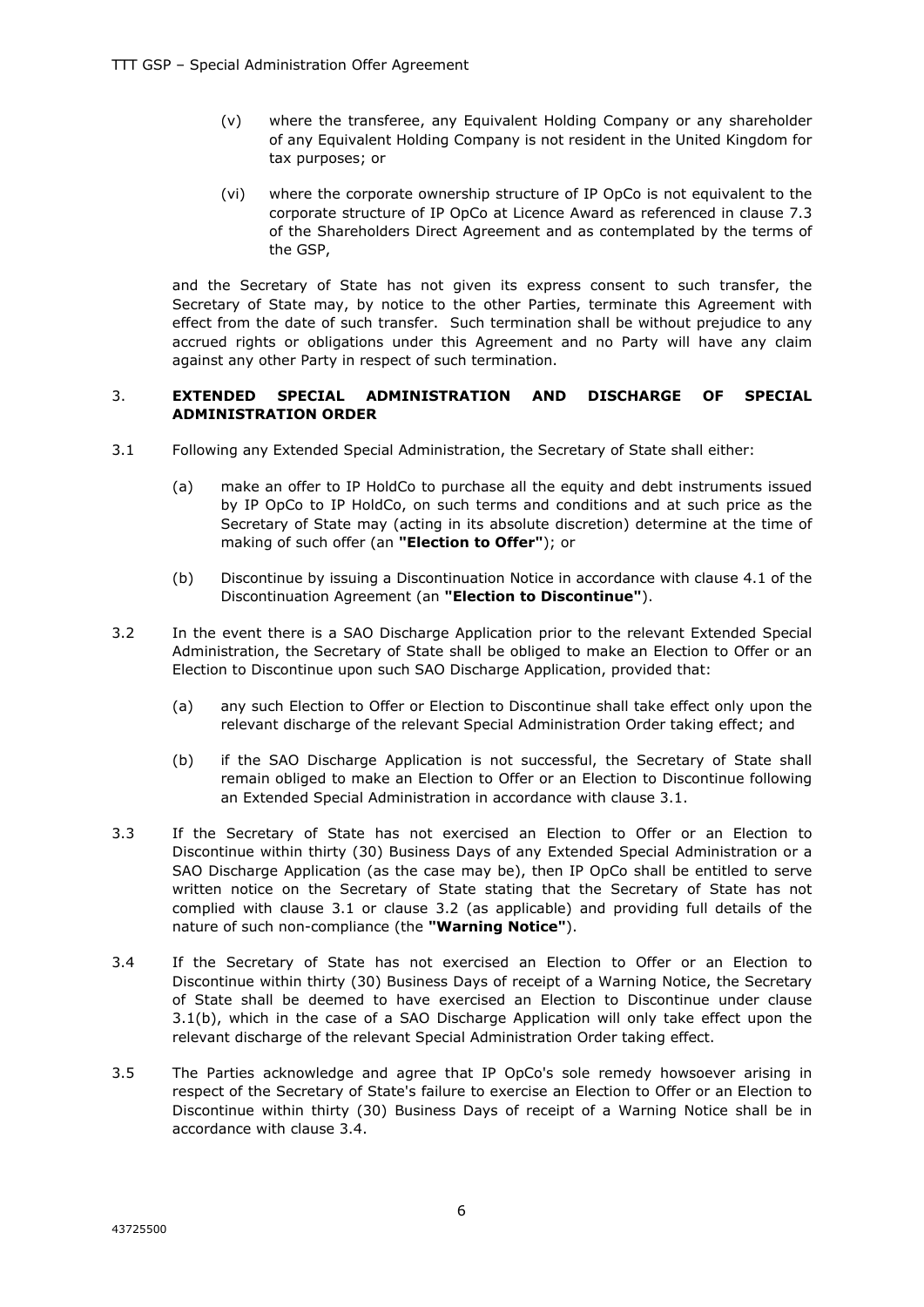# 4. **CONSEQUENCES OF AN ELECTION TO OFFER**

Where:

- (a) the Secretary of State elects, pursuant to clause 3.1(a) or clause 3.2 (as applicable), to exercise an Election to Offer; and
- (b) IP HoldCo accepts the offer made by the Secretary of State pursuant to such Election to Offer on the terms and at the price specified in the same,

the Secretary of State shall, and IP OpCo shall procure that IP HoldCo shall, enter in a timely manner into such documents as are reasonably required to effect the purchase contemplated in such Election to Offer.

# 5. **CONSEQUENCES OF DISCONTINUATION**

Where the Secretary of State elects, pursuant to clause 3.1(b) or clause 3.2 (as applicable), to exercise (or is deemed to have exercised) an Election to Discontinue, the provisions of the Discontinuation Agreement shall apply.

# 6. **CONTINUING OBLIGATIONS**

Immediately following the Expiry Date, each Party shall cease to have any rights or obligations under this Agreement save that:

- (a) this shall be without prejudice to any accrued rights or obligations under any of the Government Support Package and/or Project Documents;
- (b) where the Expiry Date is triggered by the exercise (or the deemed exercise) of an Election to Offer or an Election to Discontinue by the Secretary of State, the rights and obligations of the Parties under clause 4 (*Consequences of an Election to Offer*), clause 5 (*Consequences of Discontinuation*) or any other provision of this Agreement which is expressed to survive an Election to Offer or an Election to Discontinue or which is required to give effect to such Election to Offer or Election to Discontinue or the consequences of an Election to Offer or Election to Discontinue shall continue in full force and effect; and
- (c) the rights and obligations under clauses 6 (*Continuing Obligations*) to 19 (*Jurisdiction and Disputes*) shall continue in full force and effect.

# 7. **CONFIDENTIALITY AND FREEDOM OF INFORMATION**

# *Confidentiality*

# 7.1 **Confidential Information**

Subject to clause 7.2 and clauses 7.6 to 7.15, the Parties shall at all times keep all Confidential Information confidential to the Party receiving it and shall not disclose such Confidential Information to any other person, except with the written authority of each Party to whom the information is confidential.

# 7.2 **Disclosure of Confidential Information**

A Party shall, without the prior consent of the relevant other Party, be entitled to disclose Confidential Information of that other Party:

(a) that is reasonably required by the Party for the performance of its obligations under the Transaction Documents, including the disclosure of any Confidential Information to any employee, consultant, agent, officer, sub-contractor (of any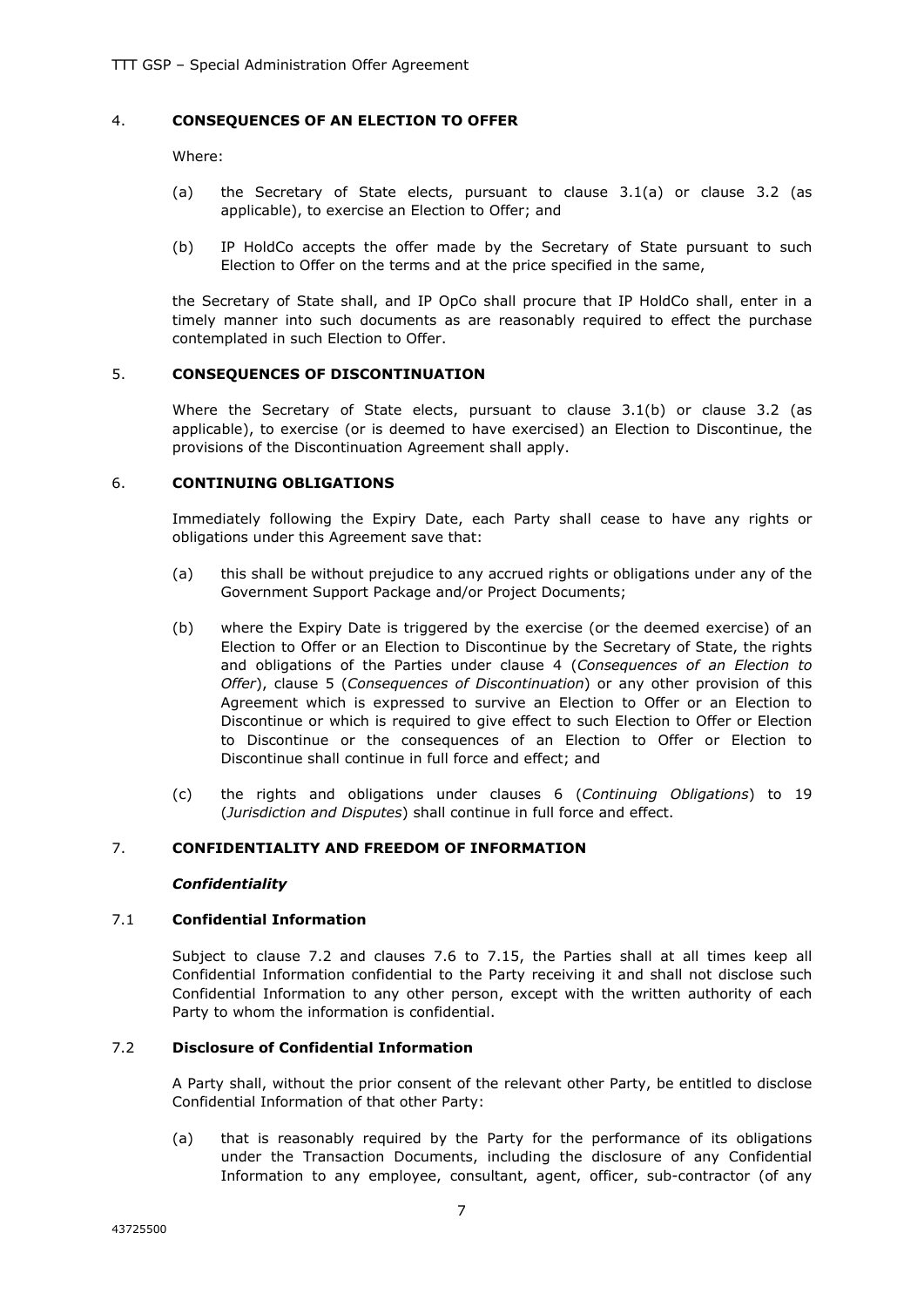tier) or adviser to the extent necessary to enable that Party to perform its obligations under the Transaction Documents;

- (b) to any Secured Creditors or their professional advisers (including any rating agencies, if applicable) or insurance advisers or, where it is proposed that a person should or may provide funds (whether directly or indirectly and whether by loan, equity participation or otherwise) to IP OpCo to enable it to carry out its obligations under the Transaction Documents, to that Person and their advisers but only to the extent reasonably necessary to enable a decision to be taken on the proposal;
- (c) to the extent required by the Water Industry Act 1991 or any other applicable law or pursuant to an order of any court of competent jurisdiction, any parliamentary obligation or the rules of any stock exchange or governmental or regulatory authority having the force of law including for the purposes of the National Audit Act 1983, the Comptroller and Auditor General;
- (d) to register or record any authorisations and to effect property registration that may be required;
- (e) for the purpose of the examination and certification of any Party's accounts; and
- (f) to enable a determination to be made under a dispute resolution process arising out of or in connection with this Agreement,

providing that any such disclosure is made in Good Faith.

7.3 Nothing in this clause 7 shall be deemed to prohibit, prevent or hinder, or render any Party liable for, the disclosure of any information by that Party to the Regulator, the Parliamentary Commissioner for Administration, a Minister of the Crown or any department of the Government of the United Kingdom, the European Commission, Parliament, the Scottish Parliament, the National Assembly of Wales, the Mayor of London, the Greater London Authority or any department or officer of any of them for the purpose of facilitating the carrying out of its functions.

# 7.4 **Obligations preserved**

Where disclosure is permitted under clause 7.2, other than clauses 7.2(c) and 7.2(d), the Party making such disclosure shall ensure that the recipient of the information is subject to the same obligation of confidentiality as that contained in this Agreement.

# 7.5 **Exploitation of information**

Subject to use of information for the purposes expressly contemplated in clauses 7.2(b), 7.2(c) and 7.2(e), no Party shall make use of any information arising out of the Project issued or provided by or on behalf of any Party in connection with the Transaction Documents otherwise than for the purposes of the Transaction Documents, except with the written consent of the Party by whom or on whose behalf the information was provided.

#### *Freedom of Information*

- 7.6 For the purposes of clauses 7.6 to 7.15:
	- (a) **"Request for Information"** shall have the meaning set out in the FOIA or the Environmental Information Regulations as relevant (where the meaning set out for the term "request" shall apply); and
	- (ii) **"Information"** has the meaning given under Section 84 of the FOIA.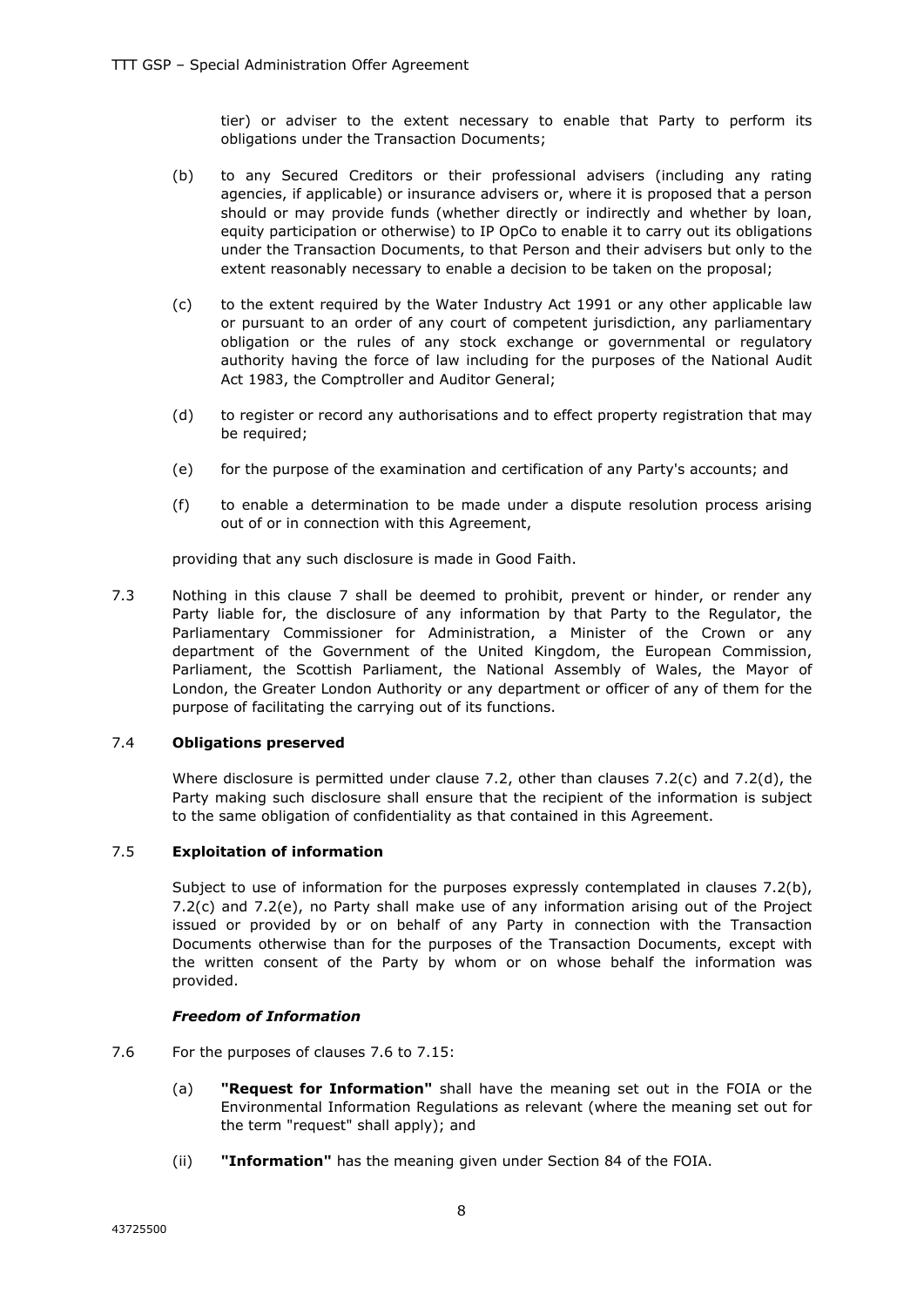- 7.7 The Parties acknowledge that the Secretary of State is, and that IP OpCo may become, subject to the requirements of the FOIA and the Environmental Information Regulations and each Party shall, subject to the remaining provisions of this clause 7, facilitate compliance by each other Party (as the case may be) with its Information disclosure requirements pursuant to the same in the manner provided for in clauses 7.8 to 7.15 (inclusive).
- 7.8 Where a Party (the **"RfI Recipient"**) receives a Request for Information in relation to Information that is confidential to another Party, the RfI Recipient shall provide a copy of such Request for Information to the relevant other Party within two (2) Business Days of receiving the Request for Information.
- 7.9 Within ten (10) Business Days of receiving a Request for Information from the RfI Recipient (or such other period as the RfI Recipient may specify), the relevant other Party shall provide all necessary assistance as reasonably requested by the RfI Recipient in connection with any such Information, to enable the RfI Recipient to respond to a Request for Information within the time for compliance set out in Section 10 of the FOIA or Regulation 5 of the Environmental Information Regulations.
- 7.10 Following notification under clause 7.8, and up until such time as the relevant other Party has assisted the RfI Recipient in accordance with clause 7.9, the relevant other Party may make representations to the RfI Recipient as to whether:
	- (a) such Information requested should be disclosed and if so, on what basis;
	- (b) such Information may be or is Confidential Information or Commercially Sensitive Information; or
	- (c) further Information should reasonably be provided in order to identify and locate the Information requested,

provided always that, without prejudice to the relevant other Party's rights against the RfI Recipient in respect of any disclosure of Information made otherwise than in accordance with the FOIA, the RfI Recipient shall be responsible for determining:

- (d) whether Information is exempt from disclosure under the FOIA and the Environmental Information Regulations; and
- (e) whether Information is to be disclosed in response to a Request for Information;

in no event shall the relevant other Party respond directly, or allow its sub-contractors to respond directly, to a Request for Information unless expressly authorised to do so by the RfI Recipient.

- 7.11 Subject to clause 7.14, in deciding how to respond to a Request for Information which relates, or may relate, to Confidential Information or Commercially Sensitive Information, the RfI Recipient shall take into account any relevant representations by the relevant other Party in that regard that are made before expiry of the time period referred to in clause 7.9, and the RfI Recipient shall not issue a response to the Request for Information before such date.
- 7.12 If the RfI Recipient decides to respond to a Request for Information which relates, or may relate, to Confidential Information or Commercially Sensitive Information by confirming that it holds Confidential Information or Commercially Sensitive Information and/or by disclosing Confidential Information or Commercially Sensitive Information, it shall notify the relevant other Party of its decision in writing at least three (3) Business Days before issuing such response.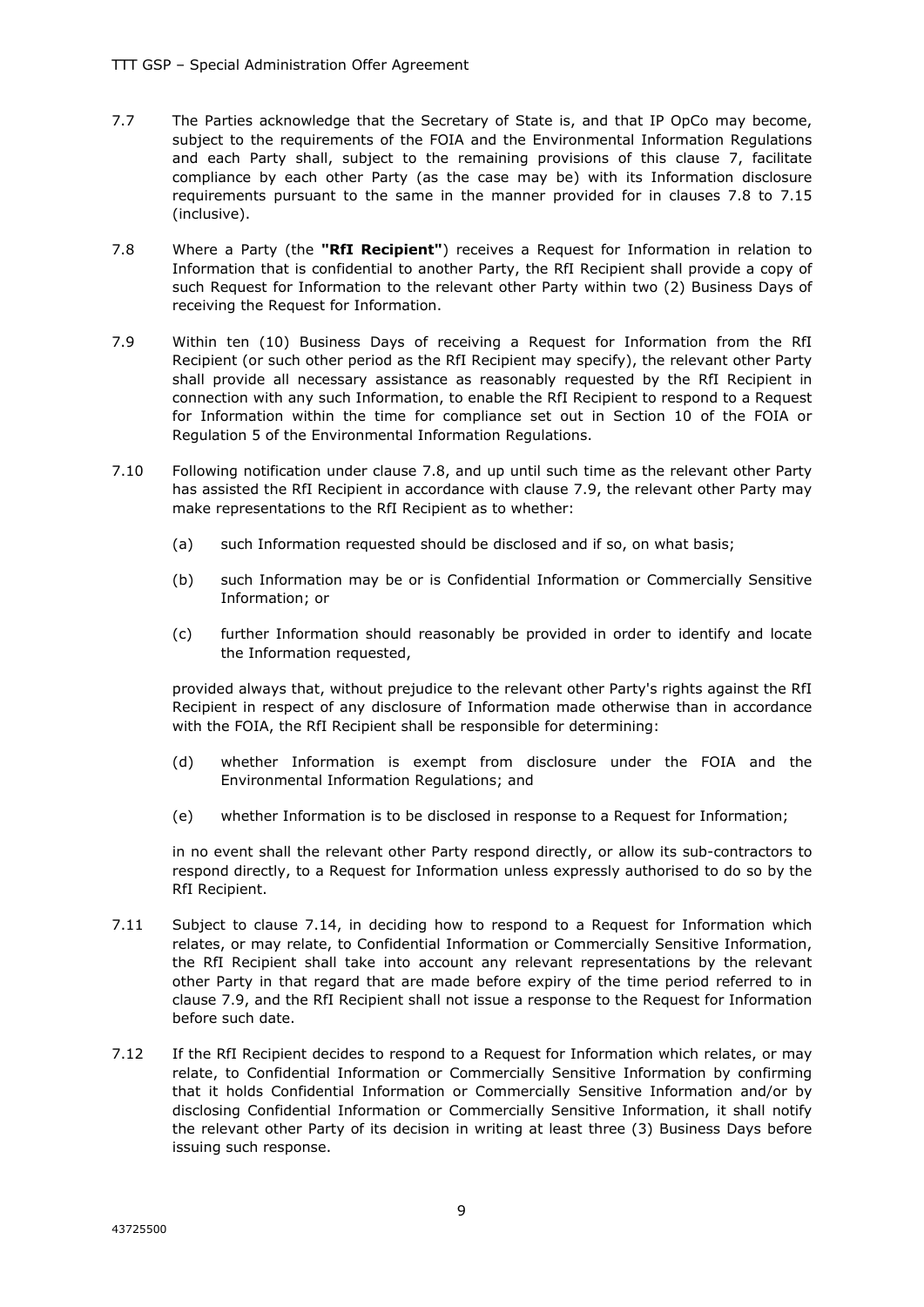- 7.13 In the event of a request from the RfI Recipient pursuant to clause 7.9, the relevant other Party shall as soon as practicable, and in any event within five (5) Business Days of receipt of such request, inform the RfI Recipient of the relevant other Party's estimated costs of complying with the request to the extent these would be recoverable if incurred by the RfI Recipient under Section 12(1) of the FOIA and the Fees Regulations. Where such costs (either on their own or in conjunction with the RfI Recipient's own such costs in respect of such Request for Information) will exceed the appropriate limit referred to in Section 12(1) of the FOIA and as set out in the Fees Regulations the RfI Recipient shall inform the relevant other Party in writing whether or not it still requires the relevant other Party to comply with the request and where it does require the relevant other Party to comply with the request the ten (10) Business Days period for compliance shall be extended by such number of additional days for compliance as the RfI Recipient is entitled to under Section 10 of the FOIA. In such case, the RfI Recipient shall notify the relevant other Party of such additional days as soon as practicable after becoming aware of them and shall reimburse the relevant other Party for such costs as the relevant other Party incurs in complying with the request to the extent it is itself entitled to reimbursement of such costs in accordance with its own FOIA policy from time to time.
- 7.14 The Parties acknowledge that (notwithstanding the other provisions of this clause 7) the RfI Recipient may, acting in accordance with the Department of Constitutional Affairs' Code of Practice on the Discharge of Functions of Public Authorities under Part I of the FOIA and the Code of Practice on the discharge of obligations of public authorities under the Environmental Information Regulations (the **"Codes"**), be obliged under the FOIA, or the Environmental Information Regulations to disclose Information concerning the other Parties or the Project:
	- (a) in certain circumstances without consulting with the relevant other Party; or
	- (b) following consultation with the relevant other Party and having taken their views into account,

provided always that where clause 7.14(a) applies the RfI Recipient shall, in accordance with the recommendations of the Codes, take reasonable steps, where appropriate, to give the relevant other Party notice, or failing that, to draw the disclosure to the attention of the relevant other Party after any disclosure.

7.15 The RfI Recipient shall not be liable for any loss, damage, harm or other detriment suffered by any other Party arising out of any Information being disclosed under the FOIA or Environmental Information Regulations provided the RfI Recipient has complied with clauses 7.6 to 7.15.

# 8. **NO PARTNERSHIP OR AGENCY**

- (a) Nothing in this Agreement shall be construed as creating a partnership.
- (b) No Party shall be deemed to be an agent of any other Party and no Party shall hold itself out as having authority or power to bind any other Party in any way.

# 9. **NOTICES**

# 9.1 **Communications in writing**

Any communication to be made under or in connection with this Agreement shall be made in writing.

# 9.2 **Addresses**

The address (and the department or officer, if any, for whose attention the communication is to be made) of each Party for any communication or document to be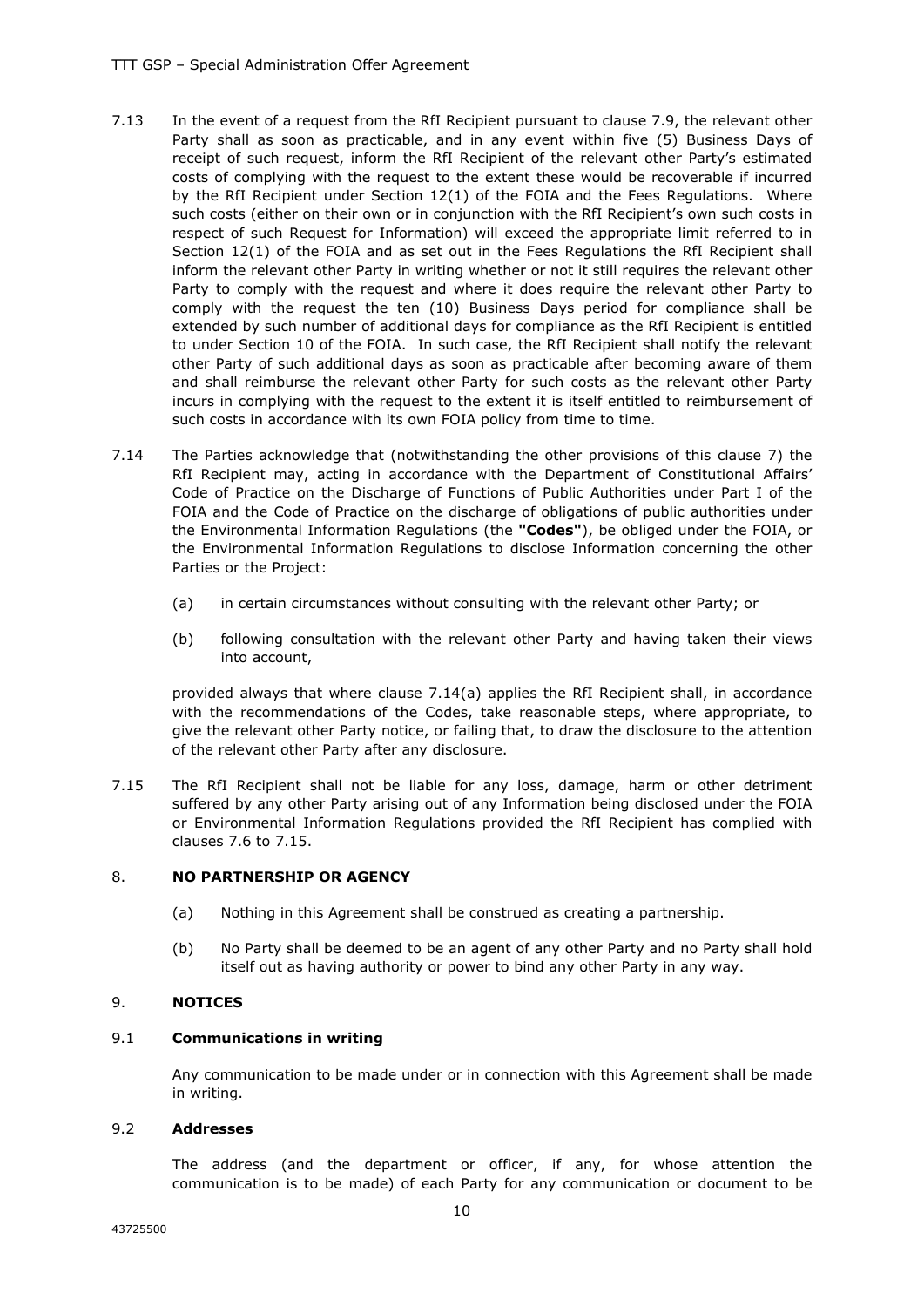made or delivered is as follows:

or any substitute address or department or officer as any Party may notify in writing to each of the other Parties by not less than five (5) Business Days' notice.

#### 9.3 **Delivery**

- (a) Any communication or document made or delivered by one Party to another Party under or in connection with this Agreement shall only be effective:
	- (i) if by hand or recorded delivery, when so delivered; and
	- (ii) if by post (other than recorded delivery), when left at the relevant address two (2) Business Days after being deposited in the post (postage prepaid) in an envelope addressed to the relevant Party at the relevant address,

and, if a particular department or officer is specified as part of its address, details provided under Clause 9.2 (Addresses), if addressed to that department or officer.

(b) Any notice under this Agreement shall be irrevocable.

# 9.4 **Electronic communication**

- (a) Any communication to be made under or in connection with this Agreement may be made by electronic mail or other electronic means, if the Parties:
	- (i) agree that, unless and until notified to the contrary, this is to be an accepted form of communication;
	- (ii) notify the other Parties in writing of their electronic mail address and any other information required to enable the sending and receipt of information by that means; and
	- (iii) notify the other Parties of any change to their address or any other such information supplied by them.
- (b) Any electronic communication made between the Parties will be effective only when actually received in readable form.

# 10. **PARTIAL INVALIDITY**

If, at any time, any provision of this Agreement is or becomes illegal, invalid or unenforceable in any respect under any law of any jurisdiction, neither the legality, validity or enforceability of the remaining provisions nor the legality, validity or enforceability of such provision under the law of any other jurisdiction will in any way be affected or impaired.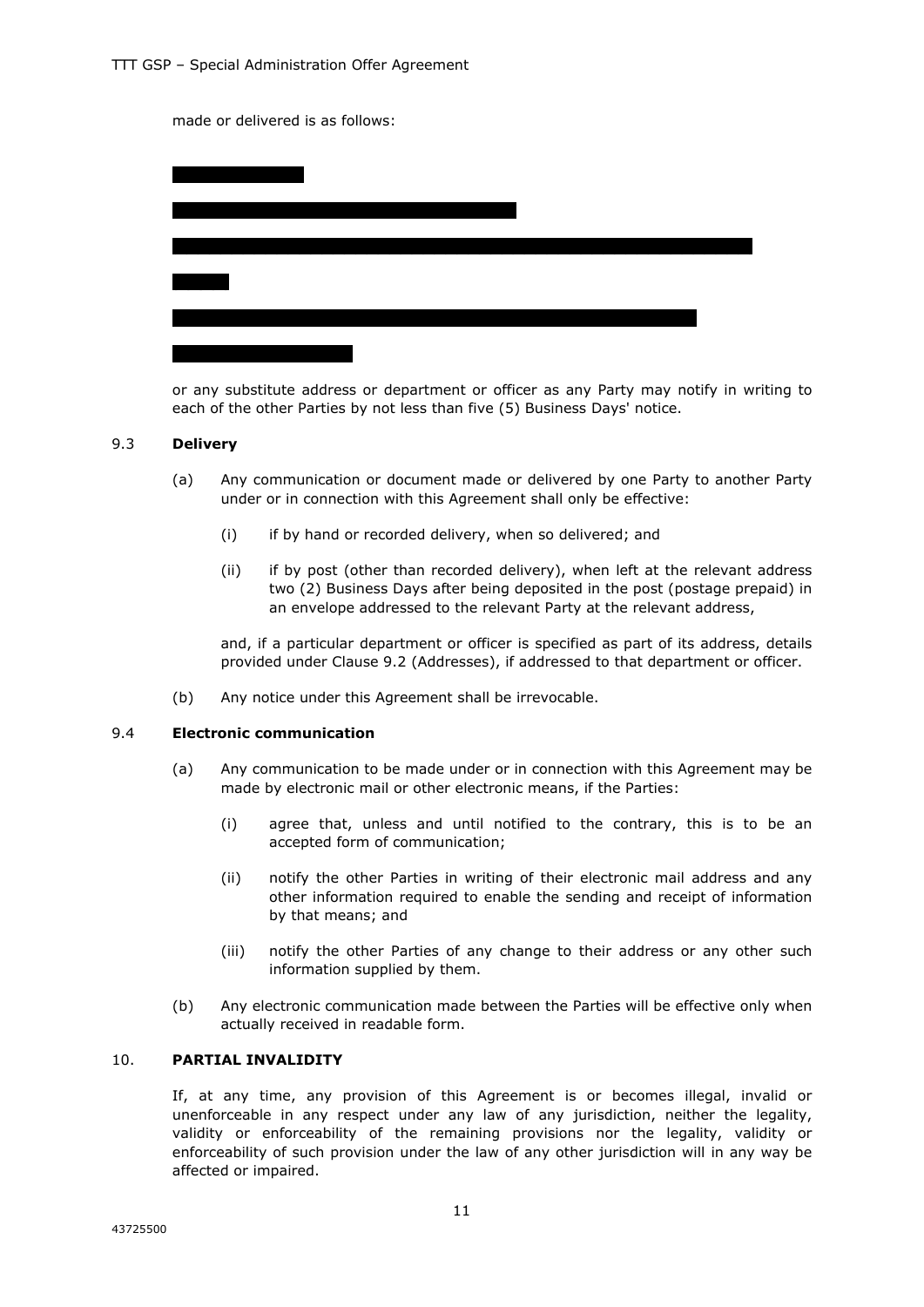# 11. **REMEDIES AND WAIVERS**

No failure to exercise, nor any delay in exercising, any right or remedy under this Agreement shall operate as a waiver of any such right or remedy or constitute an election to affirm this Agreement. No election to affirm this Agreement by any Party shall be effective unless it is in writing. No single or partial exercise of any right or remedy shall prevent any further or other exercise or the exercise of any other right or remedy. The rights and remedies provided in this Agreement are cumulative and not exclusive of any rights or remedies provided by law.

# 12. **CONSEQUENTIAL LOSS**

Except where expressly stated otherwise, in no event shall the Secretary of State be liable to IP OpCo in respect of any Consequential Loss (whether on the basis of breach of contract, indemnity, warranty, tort, breach of statutory duty or otherwise) for any matter arising out of or in connection with this Agreement.

# 13. **AMENDMENTS**

This Agreement may be amended only by an instrument in writing signed by duly authorised representatives of each Party.

# 14. **COUNTERPARTS**

This Agreement may be executed in any number of counterparts, and by each Party on separate counterparts. Each counterpart is an original, but all counterparts shall together constitute one and the same instrument. Delivery of a counterpart of this Agreement by email attachment shall be an effective mode of delivery.

# 15. **ENTIRE AGREEMENT**

- 15.1 This Agreement constitutes the entire agreement between the Parties and supersedes and extinguishes all previous drafts, agreements, arrangements and understandings between them, whether written or oral, relating to its subject matter.
- 15.2 Subject to clause 15.3, each Party agrees that it shall have no remedies in respect of any representation or warranty (whether made innocently or negligently) that is not set out in this Agreement. No Party shall have any claim for innocent or negligent misrepresentation based upon any statement in this Agreement.
- 15.3 Nothing in this Agreement shall exclude or limit liability in respect of fraud, fraudulent misstatement or any other matter to the extent not permitted by law to be excluded or limited.

# 16. **RESTRICTIONS ON ASSIGNMENT**

16.1 This Agreement shall benefit and bind the relevant parties, their permitted assignees and their respective successors. Any reference in this Agreement to any party shall be construed accordingly.

# 16.2 **Restriction on IP OpCo**

Subject to clause 16.3 (*IP OpCo exception*), IP OpCo shall not assign, novate or otherwise transfer its rights or obligations under this Agreement in whole or in part except with the prior written consent of the Secretary of State (such consent not to be unreasonably withheld or delayed).

# 16.3 **IP OpCo exception**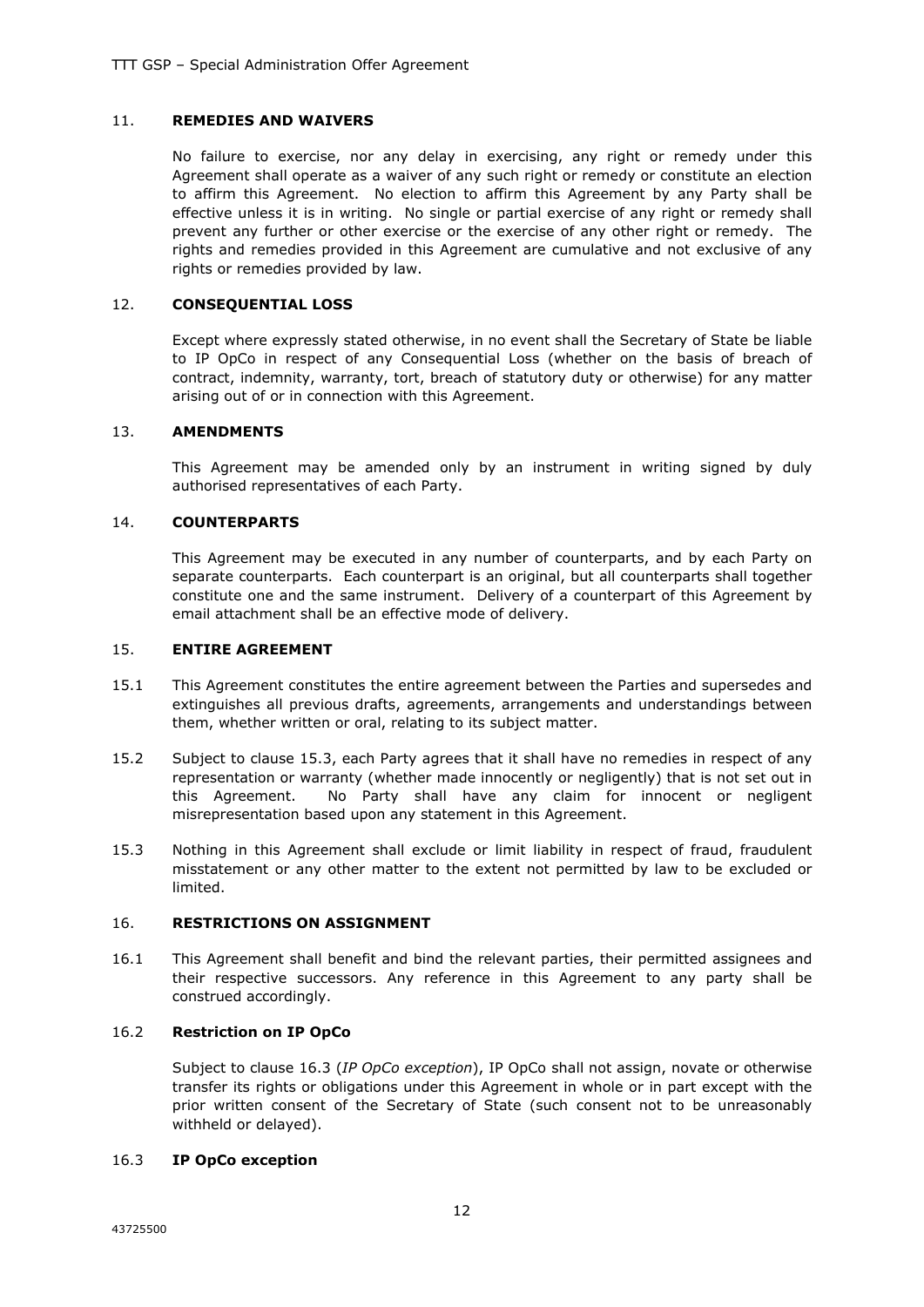IP OpCo may create a security assignment of this Agreement in favour of any Secured Creditor and the Secretary of State shall:

- (a) assist in facilitating this, provided that all costs and expenses properly incurred by the Secretary of State in giving effect to such assignment are paid by IP OpCo; and
- (b) execute such documents as may reasonably and customarily be required to give effect to such assignment.

# 16.4 **Restriction on Secretary of State**

Subject to clause 16.5 (*Secretary of State exception*), the Secretary of State shall not assign, novate or otherwise transfer its rights or obligations under this Agreement in whole or in part except with the prior written consent of IP OpCo (such consent not to be unreasonably withheld or delayed).

#### 16.5 **Secretary of State exception**

The Secretary of State may transfer or novate its rights and its obligations under this Agreement to any Minister of the Crown or any entity directly wholly-owned or controlled by a Minister of the Crown (the **"Secretary of State Replacement"**) provided that:

- (a) such transfer or novation is in respect of all of the Secretary of State's or, as applicable, the previous Secretary of State Replacement's, rights and obligations under this Agreement;
- (b) the Secretary of State Replacement enters into documentation, in the same form or otherwise in a form reasonably acceptable to IP OpCo (such approval not to be unreasonably withheld or delayed), agreeing to be bound by the terms of this Agreement, with any consequential amendments which may be appropriate, as fully as if the Secretary of State Replacement had been a party to this Agreement and named in this Agreement in place of the Secretary of State or, as applicable, the previous Secretary of State Replacement;
- (c) where the Secretary of State Replacement is an entity directly wholly-owned or controlled by a Minister of the Crown, the Secretary of State has produced evidence to IP OpCo (acting reasonably) that:
	- (i) the Secretary of State Replacement has the power and financial capability to enter into, perform and deliver, and has taken all necessary action to authorise its entry into, performance and delivery of this Agreement; and
	- (ii) all approvals, consents, updates and assurances required for the purposes of clause  $16.5(c)(i)$  are, at the time of such transfer or novation, in full force and effect;
- (d) all costs and expenses properly incurred by IP OpCo in effecting such transfer or novation are paid by the Secretary of State Replacement.

# 17. **NO THIRD PARTY ENFORCEMENT RIGHTS**

A person who is not a party to this Agreement shall have no right under the Contracts (Rights of Third Parties) Act 1999 to enforce any of its terms.

#### 18. **GOVERNING LAW**

This Agreement and any non-contractual obligations arising out of or in relation to this Agreement are governed by the law of England and Wales.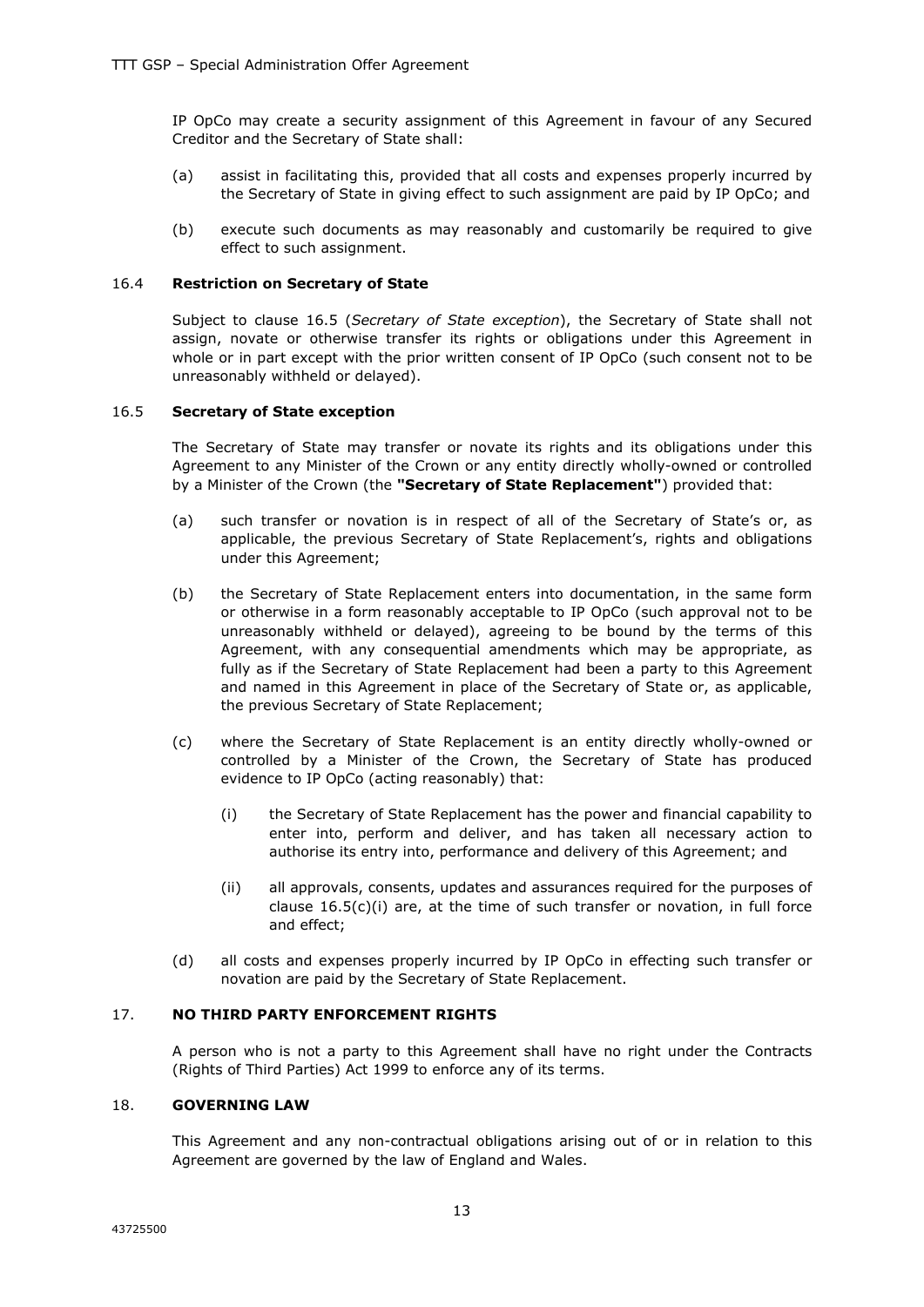# 19. **JURISDICTION AND DISPUTES**

- 19.1 The courts of England and Wales have exclusive jurisdiction to settle any dispute arising out of or in connection with this Agreement (including, without limitation, a dispute regarding the existence, validity or termination of this Agreement and a dispute relating to any non-contractual obligations arising out of or in connection with this Agreement) (a **"Dispute"**).
- 19.2 The Parties agree that the courts of England and Wales are the most appropriate and convenient courts to settle Disputes and accordingly no Party will argue to the contrary.